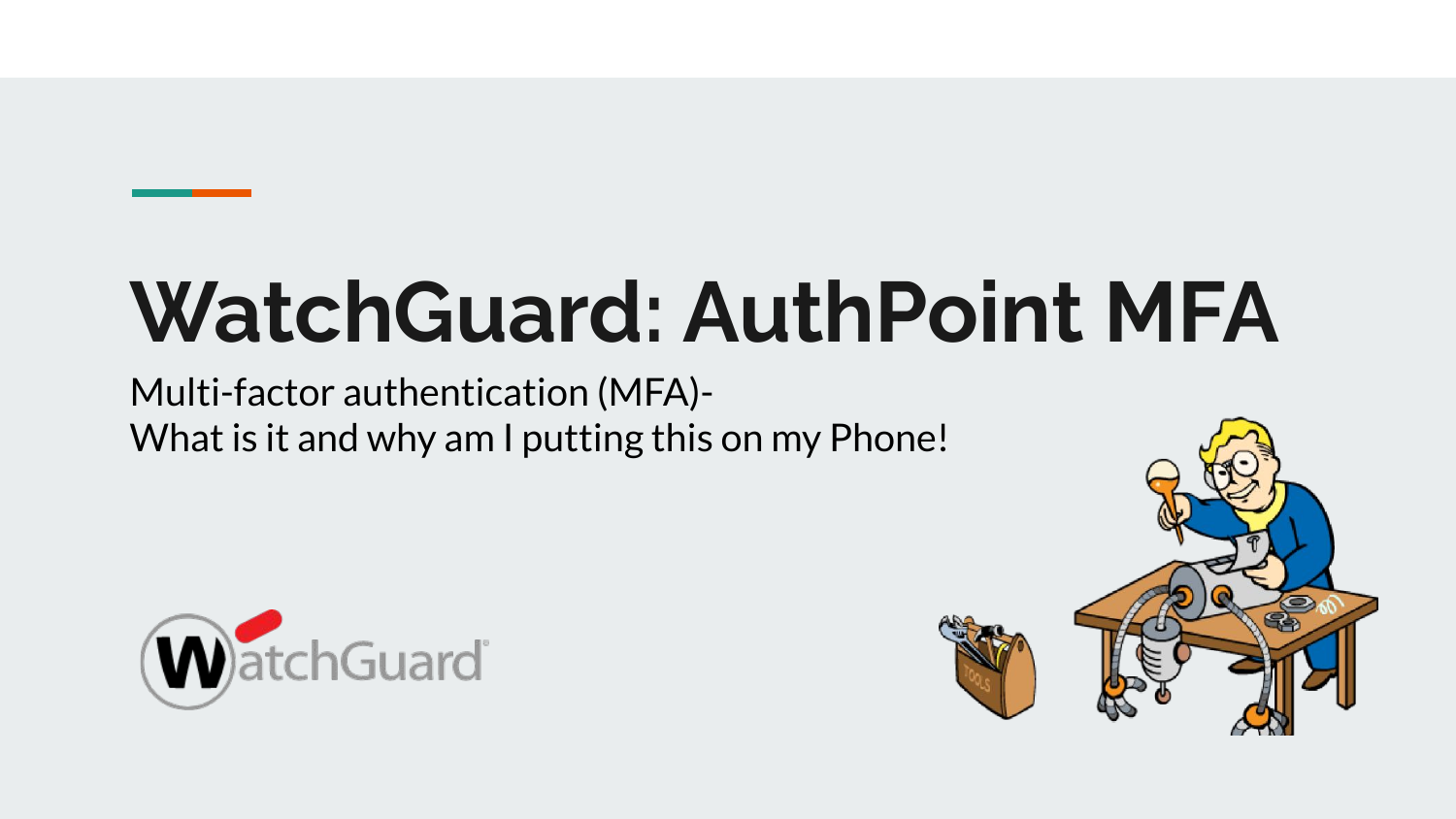### **What is AuthPoint and why is it important?**

Authpoint is a Multi-Factor Authentication or (MFA) solution. MFA is a security technology that requires multiple methods of authentication from independent categories of credentials to verify a user's identity for a login or other transaction.

Multifactor authentication combines two or more independent credentials: what the user knows, such as a password; what the user has, such as a security token; and what the user is, by using biometric verification methods.



**In Simple Layman's Terms:** Your Password + Your Key + Your Finger = You Log in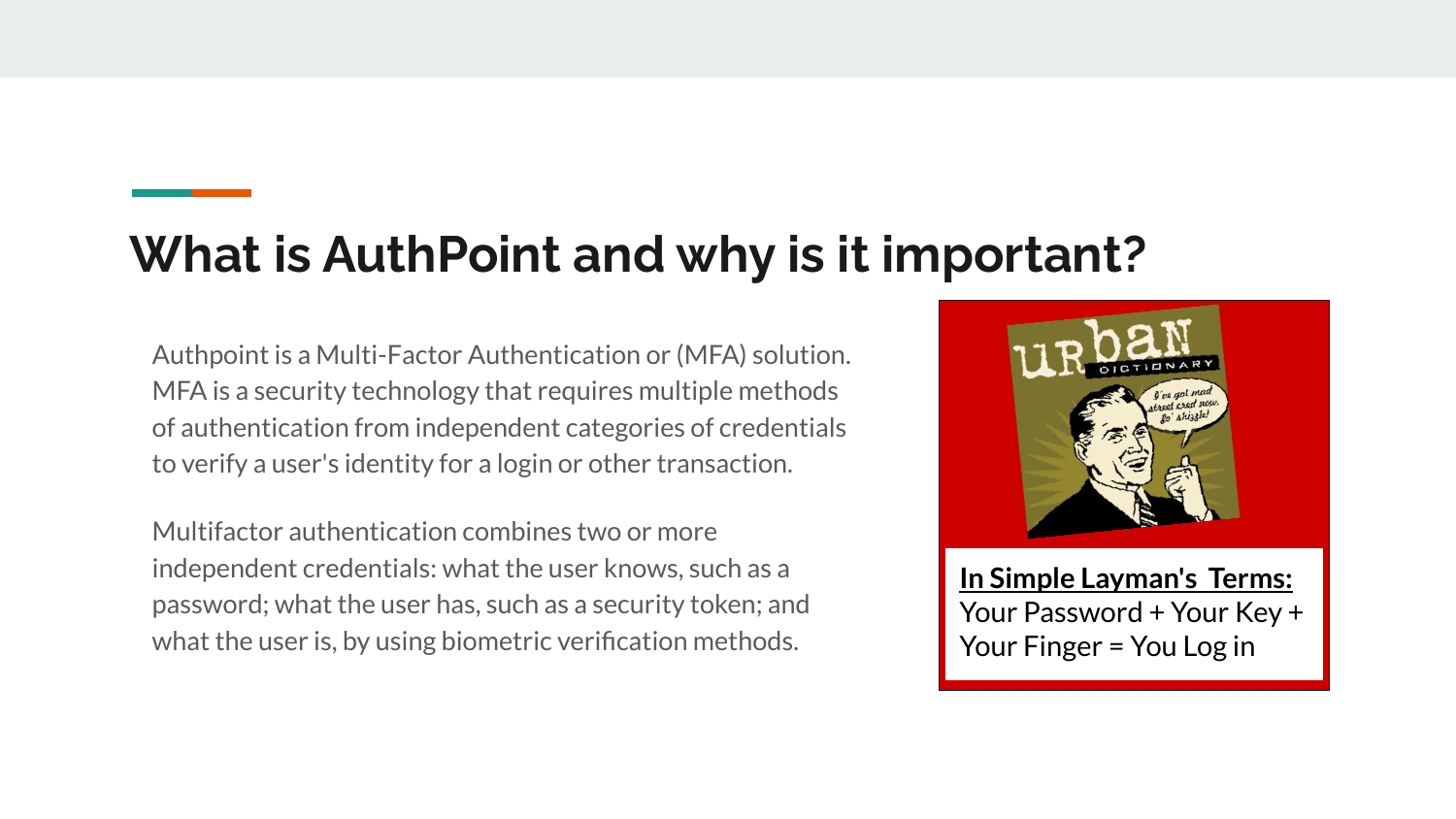### **Why are we using AuthPoint?**

We all have sensitive data or access to sensitive data on our computers. From Student Gradebooks, to IEP's we use and access sensitive data all the time. One of the most important pieces of data that you have access to, is your own personal financial data.

Hackers, want this information. They want your personal information, especially your financial information. We currently use CSIU's Financial Information System or FIS to access this information.

The FIS currently only requires a password to let you in. This is not ideal or very secure and some accounts are account administrators, meaning they have access to all other accounts and information. I'd personally rather not give hackers my information.

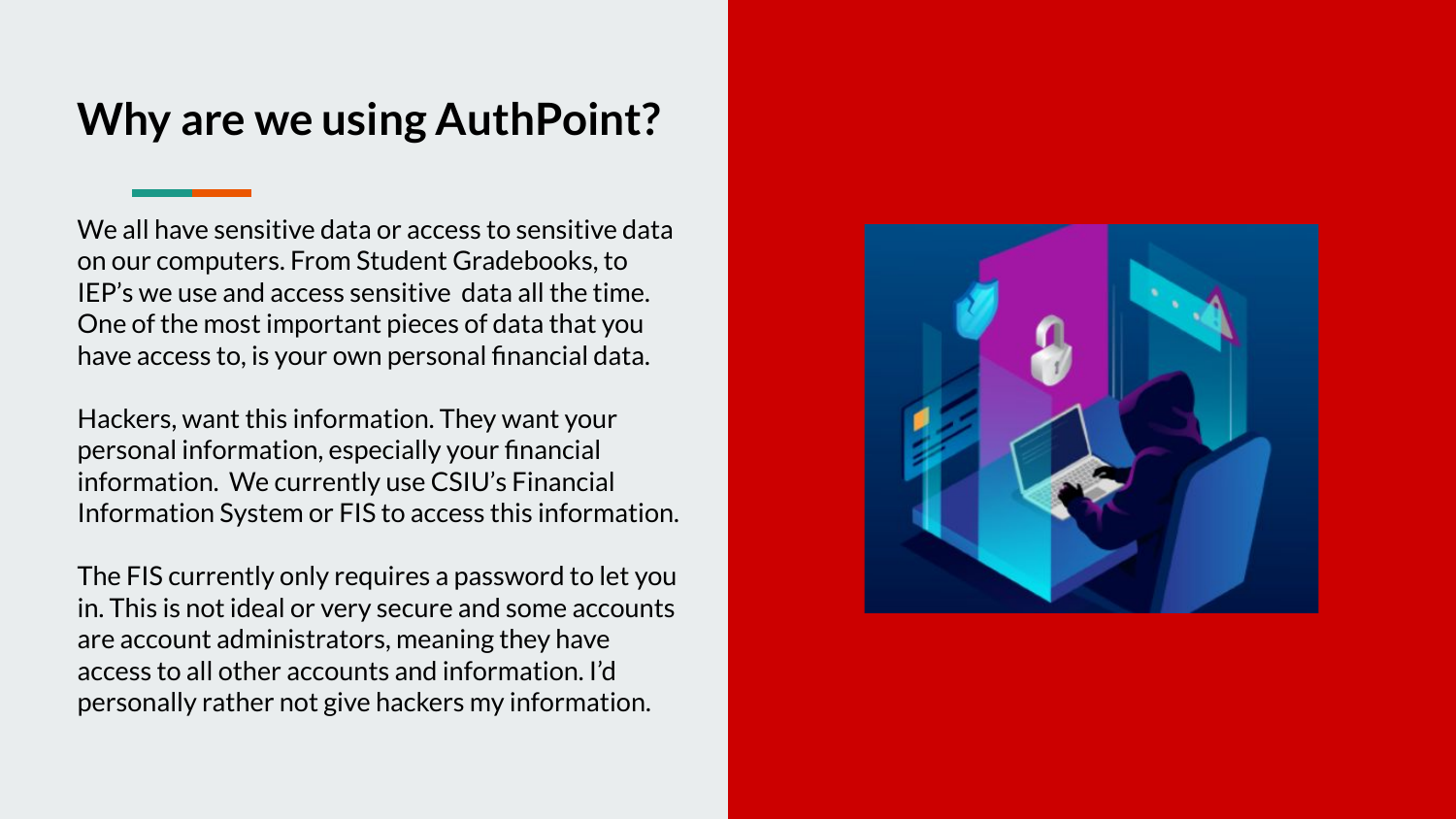

## **Why do I have to use my Personal Phone?**

#### **Q: Why is the Tech Department making me use my own phone?**

**A:** It's your personal financial information. The District and the technology department doesn't want your information and we don't want school devices to store your personal information on them. It's like your house key, we don't want it.

#### **Q: What am I downloading exactly?**

**A:** A small program/app that encrypts a digital key for access to your financial information and allows you to verify that you are who you say you are. *PHONE ONLY!*

#### **Q: Am i being tracked?**

**A:** No. This program stores your Key, encrypts it, and then allows you to receive/send a push notification to verify you are who you say you are.

#### **Q: I don't have a lot of Data will it use it up and cost me money?**

**A:** Short Answer: **Not Really** / Long Answer: **2KB/Push** The app uses a maximum of 2KB of Data per push. In other words, if you login to the FIS 16 times a day, every day for a month it will only use a total of 1MB of data. The app will only sends you push notifications when you log in so if you don't log in to access the FIS, it does nothing.

#### **Q: What's up with the rotating numbers once I install this app?**

**A**: The device encrypts your digital key and to unlock this key it requires a series of 6 numbers. These numbers rotate every 30 seconds. If you're ever required to manually enter a passcode this would be it. You would have until the bar reaches the end to enter the numbers. Most likely you will never be required to do so.

#### **Q: Do I have to allow push notifications or access to my device when installing the app.**

**A:** Yes, that's how it works. In addition do not turn off notifications for the app. But you can close the app when not in use.

#### **Q: What will I receive when I attempt to log in?**

**A:** Your phone will send you a notification asking, is this you logging on? If the answer is yes, click accept. If the answer is no click Deny.

#### **Q: What if i don't want to use this app.**

**A:** Unfortunately, this is what you need to install and use to access the FIS and your financial information. If you don't want to use it you will need to go to the business office and ask for them to access your information for you.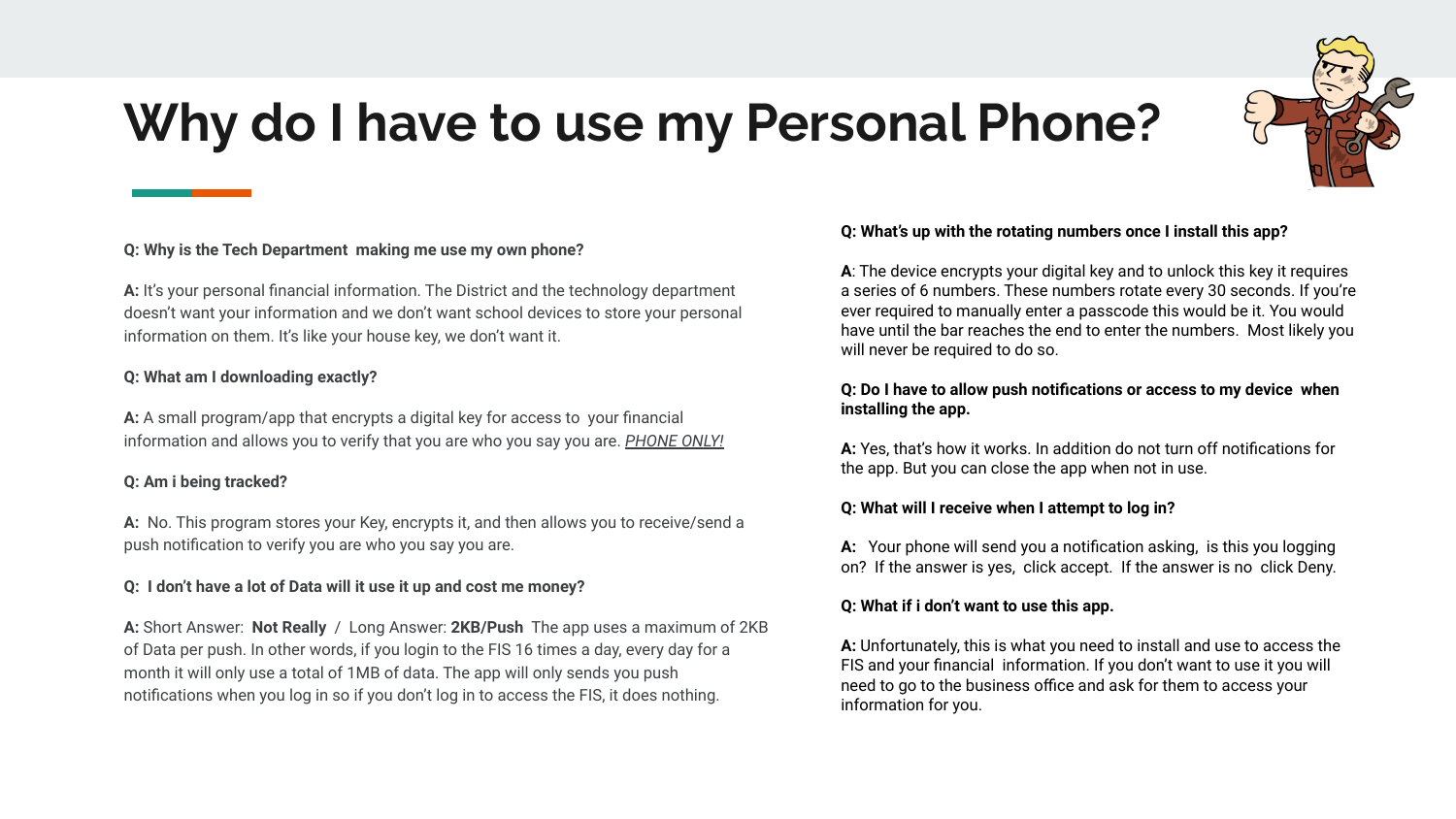

### **How to Install: WatchGuard-AuthPoint MFA**

- 1. Open the Email sent by wgcloud-no-reply and click " Start Activation" ( It's legit )
- 2. A web page will now open up in your browser with a QR Code. Ignore the page for now but don't close it.
- 3. Go to your app store on your phone (Apple or Android)
- 
- 4. Install the app, WatchGuard AuthPoint
- 5. Once installed, open the App.
- 6. Click on the Blue Activate button on the AuthPoint app. at the bottom of the screen
- 7. Allow Pictures / Camera access



### **Next Slide to Continue**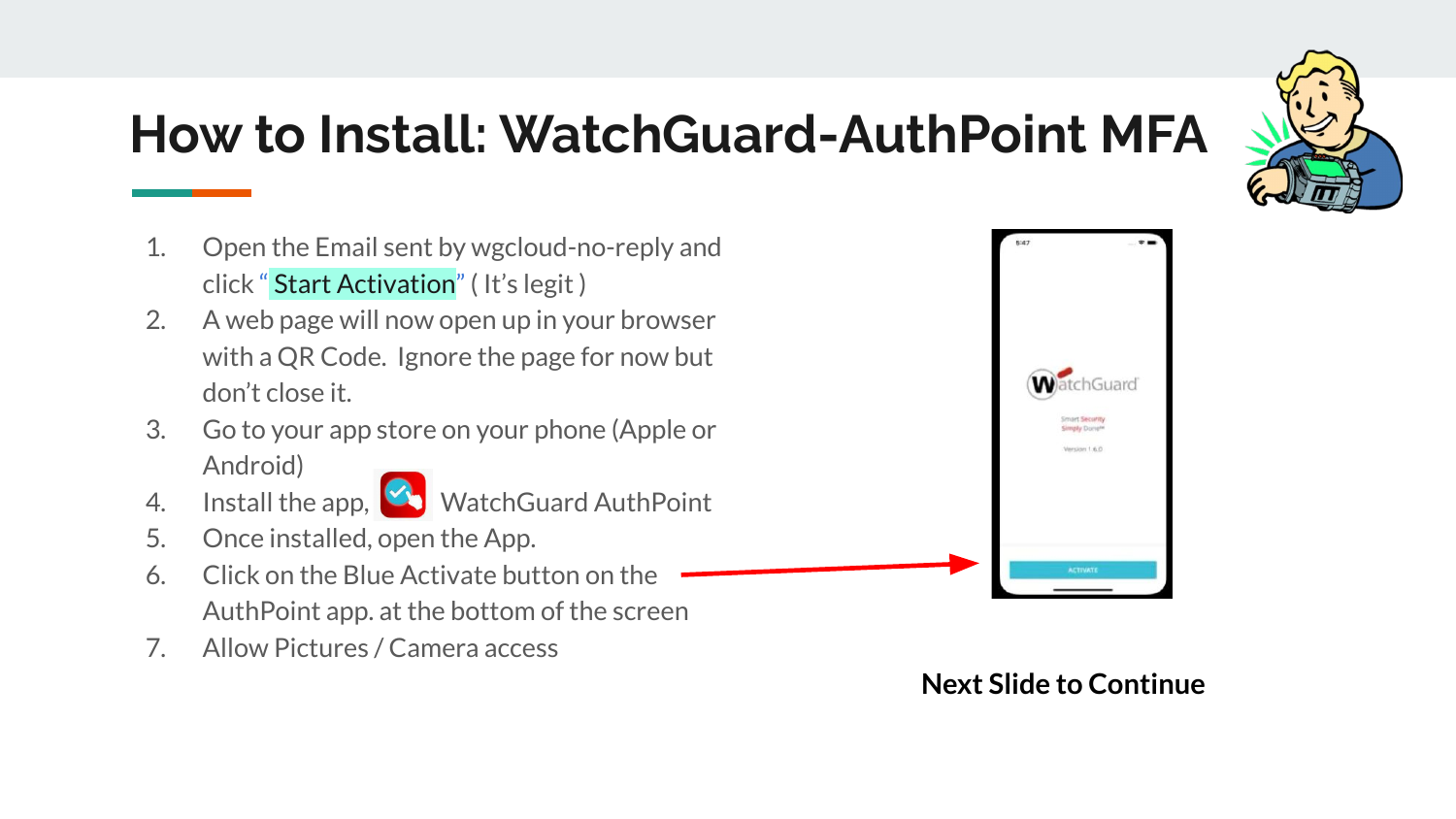## **How to Install: WatchGuard-AuthPoint MFA**

- 6. Go back to the opened web page it has a QR code  $\frac{1}{2}$ way down it.
- 7. Scan the QR code with your phone /AuthPoint app.
- 8. It may ask access to storage. *Allow it to save your digital key you just scanned to your phone.*
- 9. You will now see the application and six large red numbers that rotate every 30 seconds along with a Red Bar that fills up.
- 10. Congratulations you're done with the set up!
- 11. You can now close the application
- 12. You will receive an automatic email from AuthPoint with your Token. Save it for future use if necessary.





607 431

936 094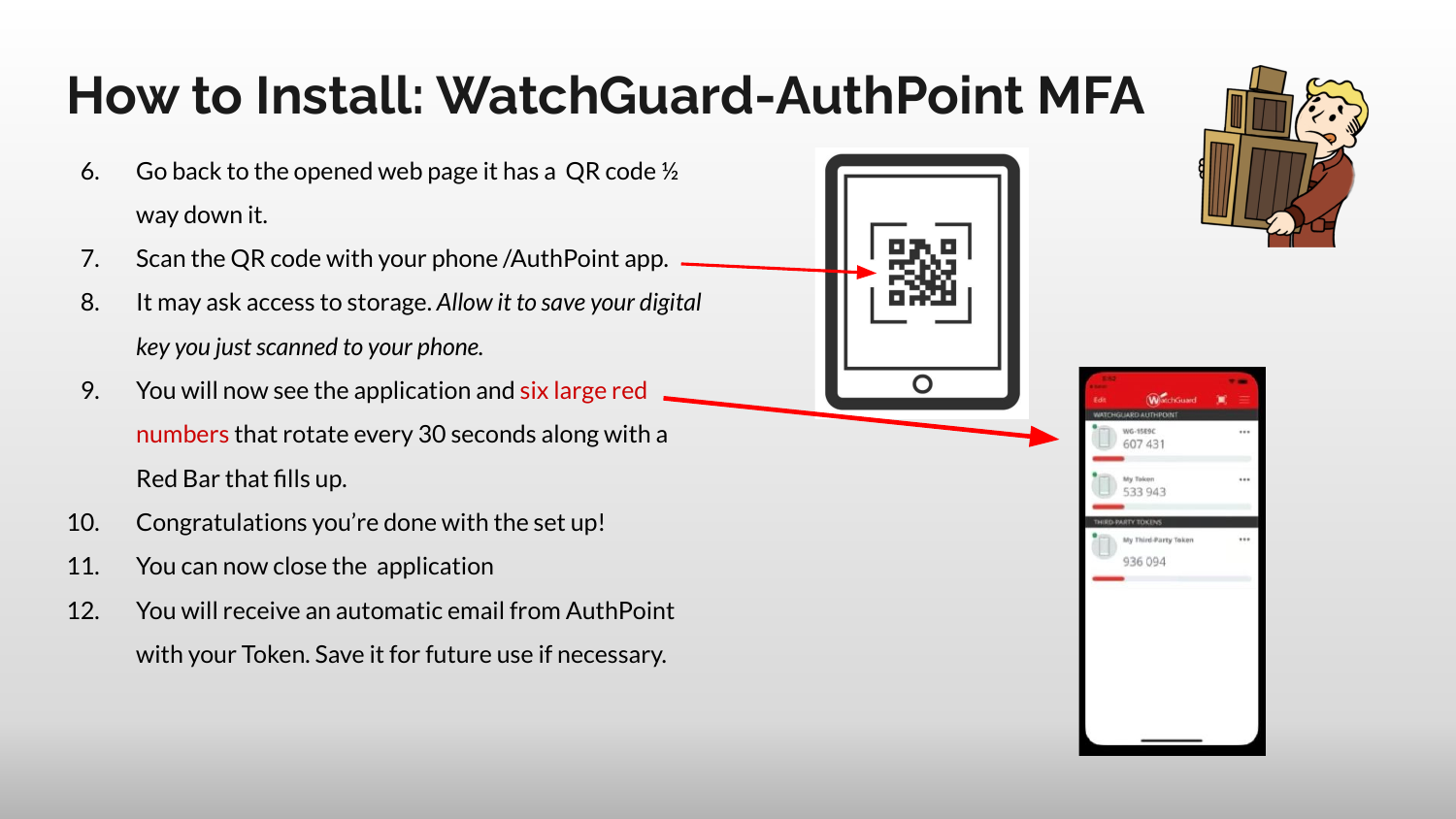## Now What?

- To access the FIS using MFA.
- Go to the Lakeview Website and access Quicklinks> Grades>
- Have your Phone Handy!
- Click on the IDP Portal
- **Enter Your Username Use your Windows Username** *ie. J\_Handy or Handy Jack not your google Username*@docs
- **Click Next**
- **Enter your Windows Password then** Click "Send Push"

Authpoint will now send you a Push Notification to your cell phone.



- It will now take you to the Single Sign on Page.
- You will then see the Icon for the FIS when it goes live.